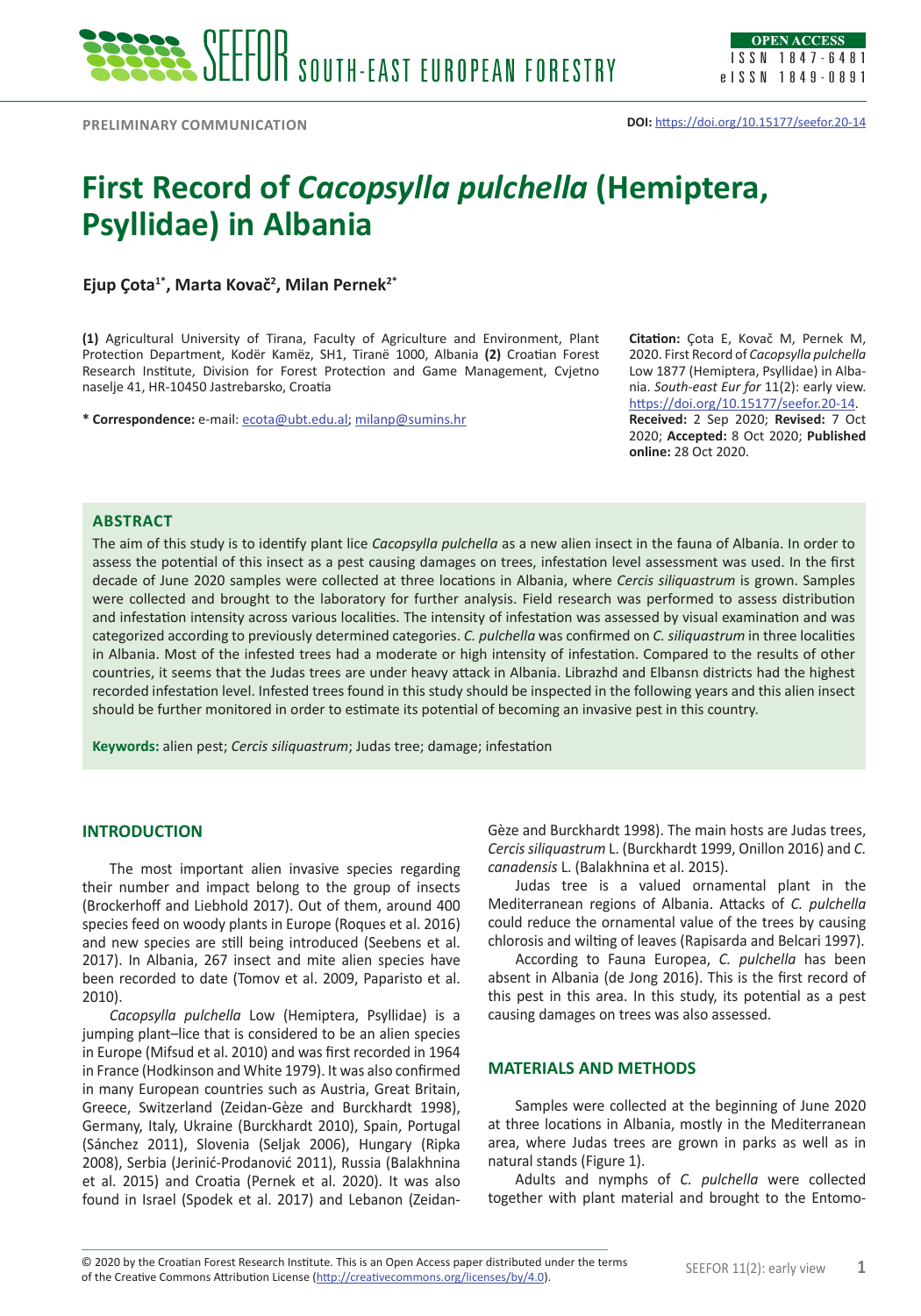

**Figure 1.** Collection sites of *Cacopsylla pulchella* in Albania.

logical laboratory in Plant Protection Department, Faculty of Agriculture and Environment of the Agricultural University of Tirana for further analysis. They were identified according to the keys by Hodkinson and White (1979), Loginova (1964) and Burckhardt (1999). All samples are kept in Plant Protection Department.

Additional field research was performed in order to assess distribution and infestation intensity across various localities in Albania (Figure 1). The intensity of infestation was assessed by visual examination and was categorized into four categories (Pernek et al. 2020): 0) no symptoms visible from distance or when observing single leaves, 1) low - symptoms are not visible when looking at the whole tree, only few specimens can be detected sporadically on single leaves, 2) moderate – symptoms are barely visible when looking at the whole tree, more than 5 specimens can be counted on 50% of the observed leaves; 3) high – symptoms are visible when looking at the whole tree from distance, more than 10 specimens can be counted on at least 50% of the observed leaves.

#### **RESULTS AND DISCUSSION**

This is the first record of *C. pulchella* in Albania and its presence was confirmed in all inspected localities (Table 1). Most of the trees (70%) had a moderate or high intensity of infestation (Table 1). When comparing this result with results from Croatia, where infested trees have had mostly a low or moderate intensity of infestation (Pernek et al. 2020), it seems that the Judas trees are under heavy attack in Albania. Librazhd and Elbansn districts had the highest recorded infestation level.

Introduction pathway of *C. pulchella* to Albania is unknown and these first records (in Mediterranean and a part of the continental area) may be independent from each other. Considering its wide distribution and high infestation level along the Albanian coast (Table 1), we can assume that this species has already been present in this area for several years or longer.

Adults of *C. pulchella* are olive-drab or brownish green with orange stripes on the thorax. The abdomen is dark brown and the intersegmental membranes are orangered. On the forewings black-brown spots can be found. The genital plates of males are almost straight black-colored, while females' lower genital plates are yellow, long as the previous three segments and sharpened at the end, and the upper genital plates are brown or dark brown, not smaller than the lower. Nymphs have five stages of development, the first are yellow with red eyes which are very active, while the following instars are green, settle more or less without much moving on leaves and suck the sup (Figure 2). Eggs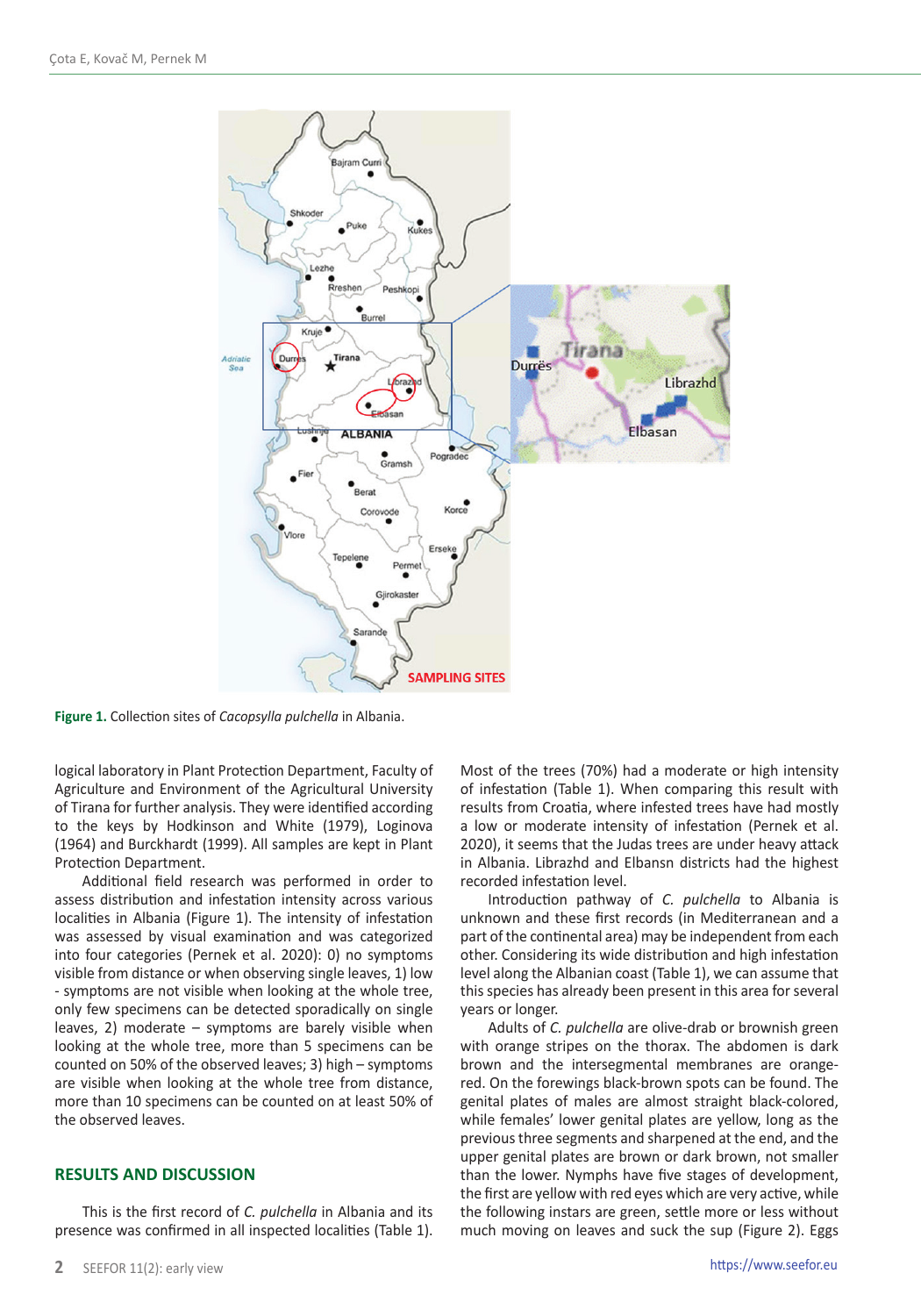| Locality | <b>Address</b> | Coordinates $(\varphi, \lambda)$ | Number of checked trees | Intensity of infestation in percentage      |
|----------|----------------|----------------------------------|-------------------------|---------------------------------------------|
| Librazhd | Togëz          | 41.205552, 20.297744             | 15                      | 15%<br>$1 -$<br>$2 -$<br>75%<br>3-<br>10%   |
|          | Mirakë         | 41.179493, 20.244462             | 15                      | 5%<br>$1 -$<br>$2 -$<br>55%<br>3-<br>40%    |
| Elbasan  | Xibrakë        | 41.166984, 20.204349             | 12                      | 7%<br>$1 -$<br>$2 -$<br>33%<br>3-<br>60%    |
|          | Labinot        | 41.130419, 20.128399             | 10                      | 10%<br>$1 -$<br>$2 -$<br>15%<br>3-<br>75%   |
| Durrës   | Rashbull       | 41.318485, 19.516289             | 5                       | 9%<br>$1 -$<br>$2 -$<br>14%<br>$3-$<br>77%  |
|          | Katund i Ri    | 41.412821, 19.512002             | 10                      | 5%<br>$1 -$<br>$2 -$<br>15%<br>$3 -$<br>80% |

**Table 1.** Locality, address, geographic coordinates, number of checked trees and intensity of infestation.

are laid inside of the leaf buds, on stipules and very young leaves, as well as developing fruits. All life stages are being found on leaves of the host, mostly on their undersides. In general, *C. pulchella* produces three generations per year, but its population dynamics are dependent on the host plant growth dynamics (Onillon 2016). In this research, some leaves were heavily attacked and damages were visible in the form of necrotic spots (Figure 3).

In Albania, Judas trees are planted as ornamental solitary trees or in alleys, mostly in the Mediterranean area. So far, there have been no serious threats by harmful insects or diseases to these tree species, but *C. pulchella*  could cause damages that can consequently even lead to the premature leaf fall. The main problem is the emission of honeydew, in a form of a small spherical drops covered with waxy secretion, which causes necrotic areas on leaves (Rapisarda and Belcari 1997) and represents a nuisance

to inhabitants as well. Infested trees found in this study should be inspected in the following years and this alien insect should be further monitored in order to estimate its potential of becoming an invasive pest (Lockwood et al. 2007).

#### **Author Contributions**

EÇ conceived and designed the research and carried out the field measurements, EÇ and MP performed laboratory analysis, EÇ supervised the research, MP and MK wrote the manuscript.

# **Funding**

No fundings.

#### **Conflicts of Interest**

The authors declare no conflict of interest.





**Figure 2.** *Cacopsylla pulchella* nymps. **Figure 3.** Damages on Judas tree leaves.